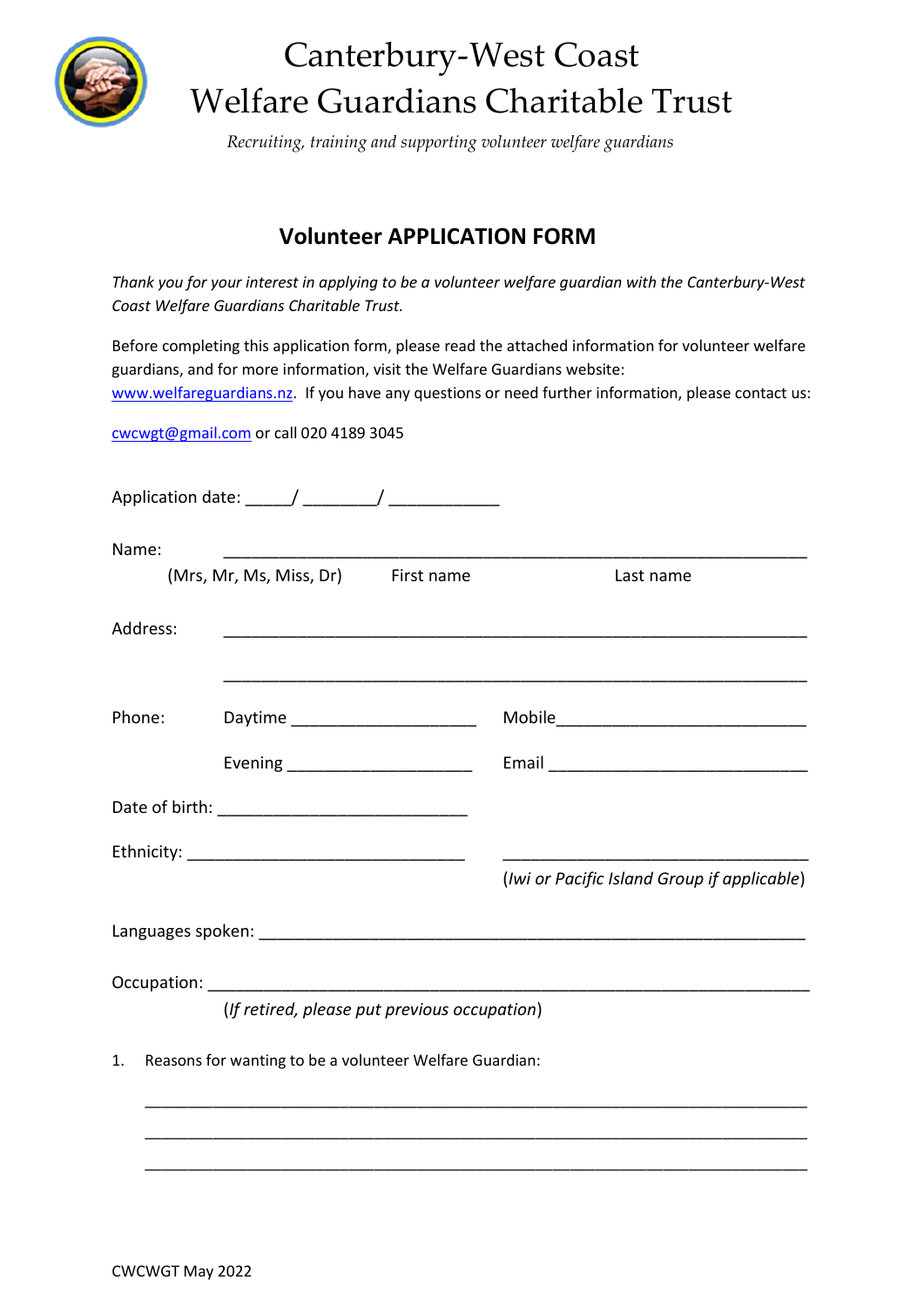| 2. Do you have any experience of being a Welfare Guardian or Enduring Power of Attorney? |        |  |
|------------------------------------------------------------------------------------------|--------|--|
|                                                                                          | Yes No |  |

|    | If yes, please briefly describe the situation:                                                                                                                                                                          |  |  |  |  |  |  |
|----|-------------------------------------------------------------------------------------------------------------------------------------------------------------------------------------------------------------------------|--|--|--|--|--|--|
| 3. | Have you attended any relevant training courses or seminars? If so, please state what it was<br>and when you attended:                                                                                                  |  |  |  |  |  |  |
| 4. | Introductory training will be run for new volunteer Welfare Guardians. Are you willing to<br>participate in the introductory training?                                                                                  |  |  |  |  |  |  |
|    | Yes<br>No                                                                                                                                                                                                               |  |  |  |  |  |  |
| 5. | Are you willing to participate in follow up refresher training seminars with other volunteer<br>Welfare Guardians at least twice each year?                                                                             |  |  |  |  |  |  |
|    | Yes<br>No.                                                                                                                                                                                                              |  |  |  |  |  |  |
| 6. | Will you make use of support provided by the Trust such as expert advice and mentor support?                                                                                                                            |  |  |  |  |  |  |
|    | No<br>maybe<br><b>Yes</b><br>If "no" or "maybe", please comment:                                                                                                                                                        |  |  |  |  |  |  |
|    |                                                                                                                                                                                                                         |  |  |  |  |  |  |
| 7. | As part of the selection process we would like you to have an informal interview with a<br>member(s) of the CWCWG Trust. Would you be willing for a member of the Trust to arrange a<br>suitable time for an interview? |  |  |  |  |  |  |
|    | Yes<br>No                                                                                                                                                                                                               |  |  |  |  |  |  |
| 8. | The Canterbury-West Coast Welfare Guardianship Trust (CWCWGT) requires all its members to<br>have met the requirements of a New Zealand Police check.                                                                   |  |  |  |  |  |  |

Do you consent to having a New Zealand Police check? The Yes No (*If "yes" please complete the attached Police check authority form*)